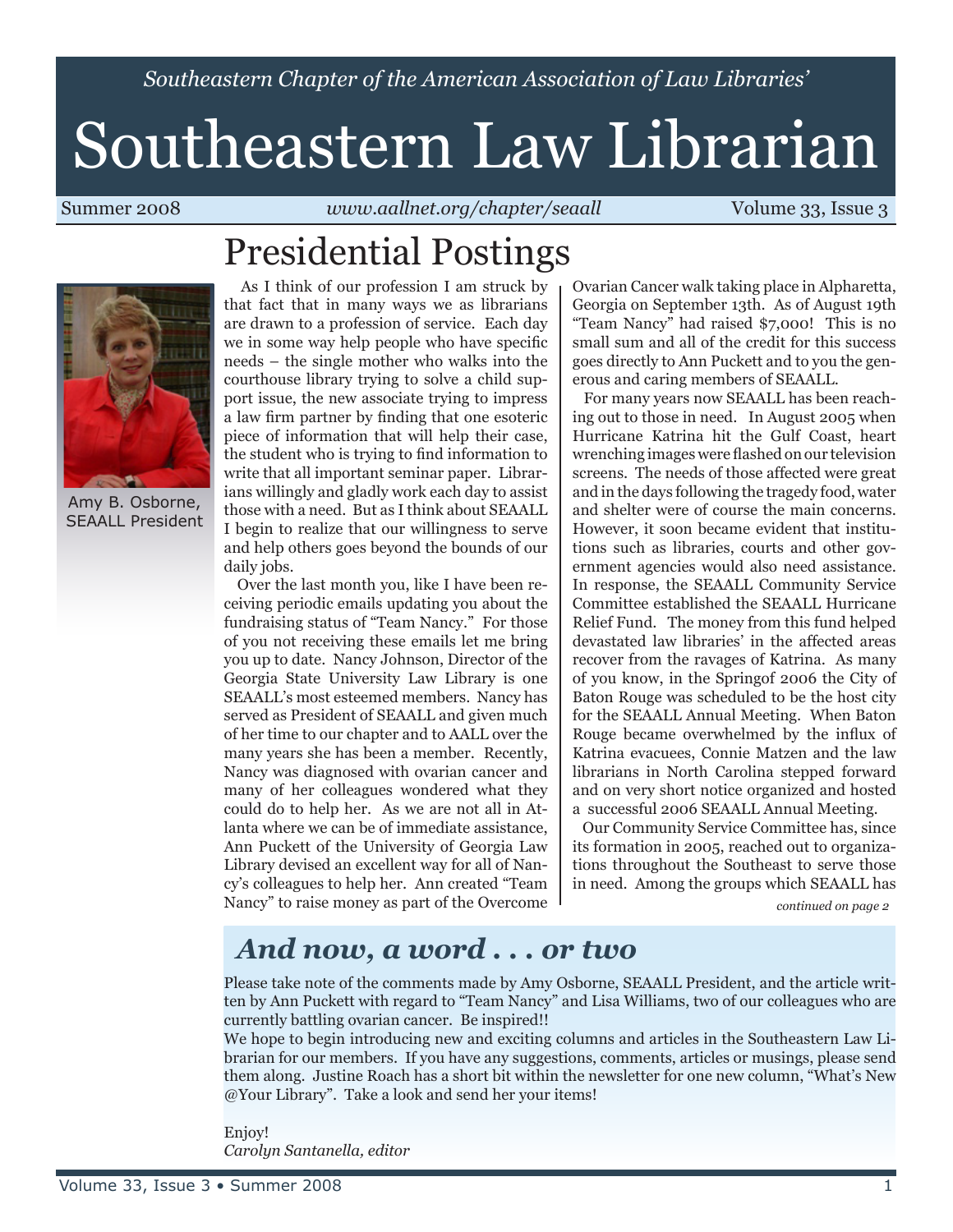#### **Presidential Postings** *continued from page 1*

supported are the East Baton Rough Parish School System, the Raleigh Rescue Mission and Bread for the City, a charitable organization in Washington, D.C. In 2009, Ron Wheeler with the help of his Community Service Committee will select a worthy organization for SEAALL to support in the Athens area.

 In his second inaugural address Franklin Roosevelt said, "The test of our progress is not whether we add more to the abundance of those who have much; it is whether we provide enough for those who have too little." I think that SEAALL has and will continue to progress in many ways not the least of which is looking out for those who may have too little. In closing let me salute Ann Puckett for her work on team Nancy as well as all of you who continually support the initiatives of our Community Service Committee. SEAALL truly is a chapter with a lot of heart.

#### **What's New @ Your Library?**

If you have recently acquired a new database, discovered a new website or hosted a great program, we would like to hear about it. The SEALL newsletter committee is thinking of adding a "What's New" column to the newsletter, where you can share information about new print and electronic resources, programs, websites, and discuss the features and benefits of each. If you are interested in sharing information on something that you feel would be helpful, please

send a brief summary to jroach@nhcgov.com. Justine Roach,

SEAALL Newsletter Committee Member

*"Knowledge is free at the library. Just bring your own container." –author unknown*

The Southeastern Law Librarian (ISSN 0272-7560) is the official publication of the Southeastern Chapter of the American Association of Law Libraries. It is published quarterly and is distributed free to all SEAALL members. Editorial comments or submissions should be sent to:

Carolyn Santanella, Reference & Serials Librarian, Smith Moore Leatherwood LLP 300 N. Greene St., Greensboro, NC 27401 (336) 378-5485 (336) 433-7551 (personal fax #) Carolyn.santanella@smithmoorelaw.com

### **Contents**

| <b>Presidential Postings</b>    | 1  |
|---------------------------------|----|
| <b>Editor's Note</b>            | 1  |
| <b>Battling Ovarian Cancer,</b> |    |
| <b>SEAALL Style</b>             | 3  |
| <b>Athens:</b>                  |    |
| <b>Classically Historic</b>     | 4  |
| <b>SEAALL Business</b>          |    |
| <b>Meeting Minutes</b>          | 4  |
| <b>Scholarship Report</b>       | 5  |
| <b>Burnout 101</b>              | 6  |
| <b>SEAALL Briefs</b>            | 7  |
| <b>SEAALL Committees</b>        | 10 |

Submissions may be sent in hardcopy or electronic format. Direct transmission via electronic mail is preferred, but all standard size diskettes are acceptable, if delivered in Word, or plain ASCII format.

Newsletter Deadlines are: Summer July 31, 2008<br>Fall November 30, November 30, 2008 Winter January 31, 2009 Spring April 30, 2009

The opinions in the columns are those of the authors and do not necessarily represent those of SEAALL. The Southeastern Law Librarian is not copyrighted; however, permission should be sought from the authors and credit given when quoting or photocopying materials from the publication.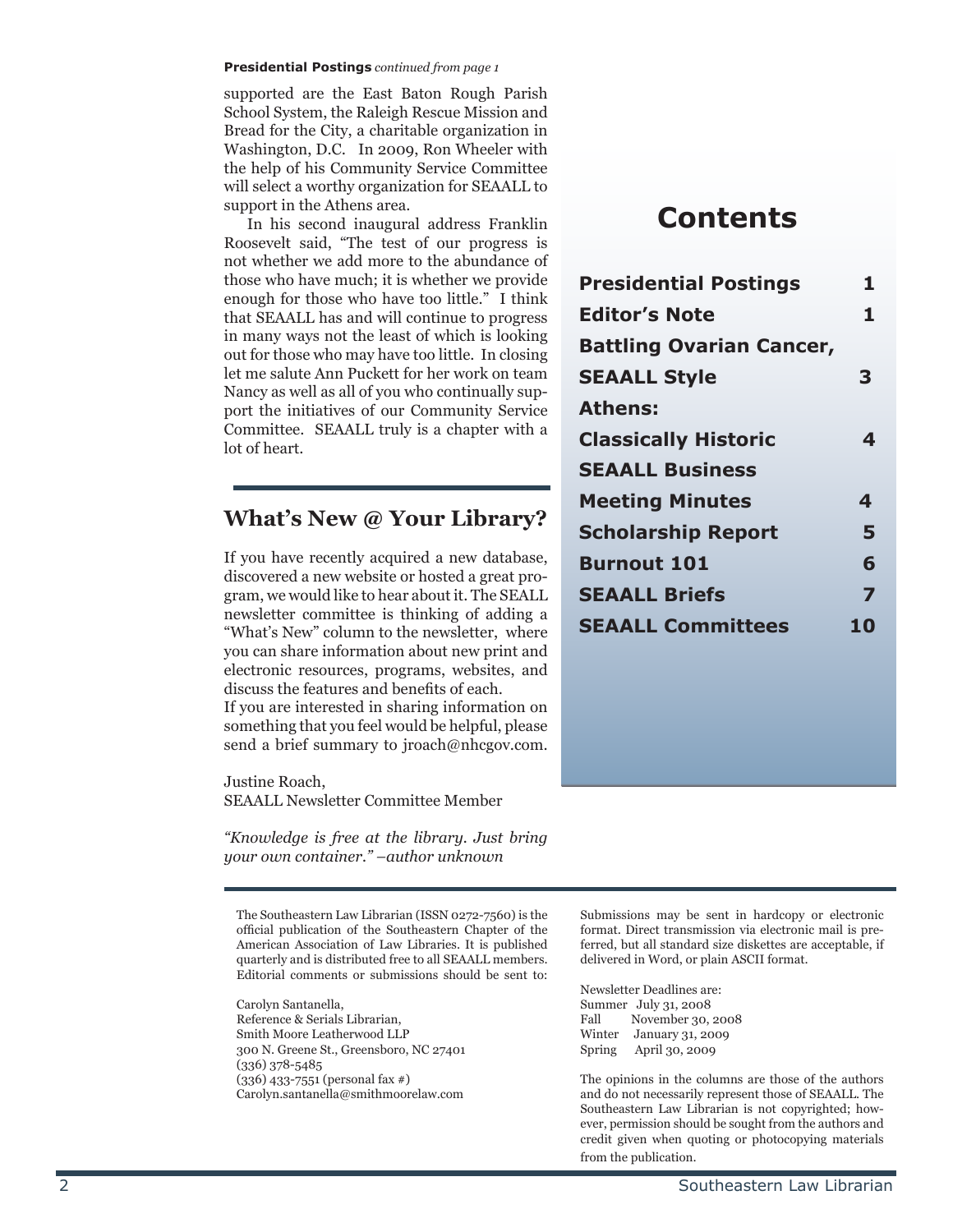## **Battling Ovarian Cancer, SEAALL Style**

 Two well-known SEAALL members are in the fight of their lives. Lisa Williams, Director of Library and Research Services at Parker, Poe, Adams & Bernstein LLP, and Nancy Johnson, Law Librarian and Professor of Law at Georgia State University College of Law, each received a diagnosis of ovarian cancer, Lisa last year, and Nancy this year . Ovarian cancer is the most deadly of gynecological cancers, not because it is necessarily more aggressive than other cancers, but because it is typically not found until it is at an advanced stage. There are few symptoms and no routine screening tests to detect ovarian cancer.

 Lisa began experiencing symptoms in February, 2007. Here is how she describes her symptoms and her follow-up advice for other women who might experience them:

gastrointestinal upset like gas, indigestion, and/or nausea; unexplained change in bowel and/or bladder habits; unexplained weight loss or weight gain; pelvic and/or abdominal pain, discomfort, bloating or swelling; constant feeling of fullness. If these symptoms persist for 3 weeks, women should see their gynecologist and request an ultrasound and CA125 test.

 Lisa had surgery March 22, 2007, followed up by six chemotherapy treatments spaced out from April to August. While Lisa believes she will need additional chemotherapy in the future, she emphasizes her appreciation for the excellent medical care she has received as well as her gratitude for the great support from friends and family.

 Nancy's pre-diagnosis experience was quite different from Lisa's. Nancy had no symptoms until she twisted a particular way while gardening and felt a sudden sharp pain. The pain continued to worsen for several hours before she called her doctor, who advised her to go to the emergency room. By the end of that day in the emergency room, she had a diagnosis of stage 3 ovarian cancer. The pain was caused by a tumor that ruptured when she twisted her body. But for that, it could have been much longer before the cancer was discovered. Nancy's oncologist opted for chemotherapy first, followed by surgery.

for the Gail Parkins Memorial Ovarian Cancer University of Georgia Both Lisa and Nancy maintain positive outlooks. Both women have been considerably strengthened by activities with their local ovarian cancer organizations. Since September is Ovarian Cancer Awareness Month, local organizations all over the country are planning fund raising events. Lisa's Angels are raising money Awareness Walk in Raleigh:

http://www.ovarianawareness.org/home.aspx The walk takes place on September 27, 2008, and donations of all sizes are welcome.

 Nancy's local organization is the Georgia Ovarian Cancer Alliance (GOCA), and the Overcome Ovarian Cancer Walk is scheduled for September 13, 2008, in Alpharetta. Team Nancy is raising money for that event, and at this writing is well ahead of the other teams:

http://www.gaovariancancer.org/

 I will end this story with Lisa's inspiring words and Nancy's call to battle:

Lisa: *Life has a way of throwing you curve balls and you just have to look at the positives: chemo was tough, but not that bad; my new hair style short and gray is really easy to manage, and the (NC) Ovarian Awareness Walk is a wonderful new place to make friends and develop new talents.*

Nancy: *What a riot today!! Team Nancy showed up in chemo as a celeb!! All the nurses wanted to meet me! One of the fundraisers said that the last two weeks before the walk everyone really ramps it up!! Now, we have to win!!! If there are a few individuals that said they would contribute, you may want to remind them. We don't want to be nags, but we want to win.*

Ann Puckett Director of the Law Library and Professor of Law Alexander Campbell King Law Library Athens, GA 30602 706-542-5078 apuckett@uga.edu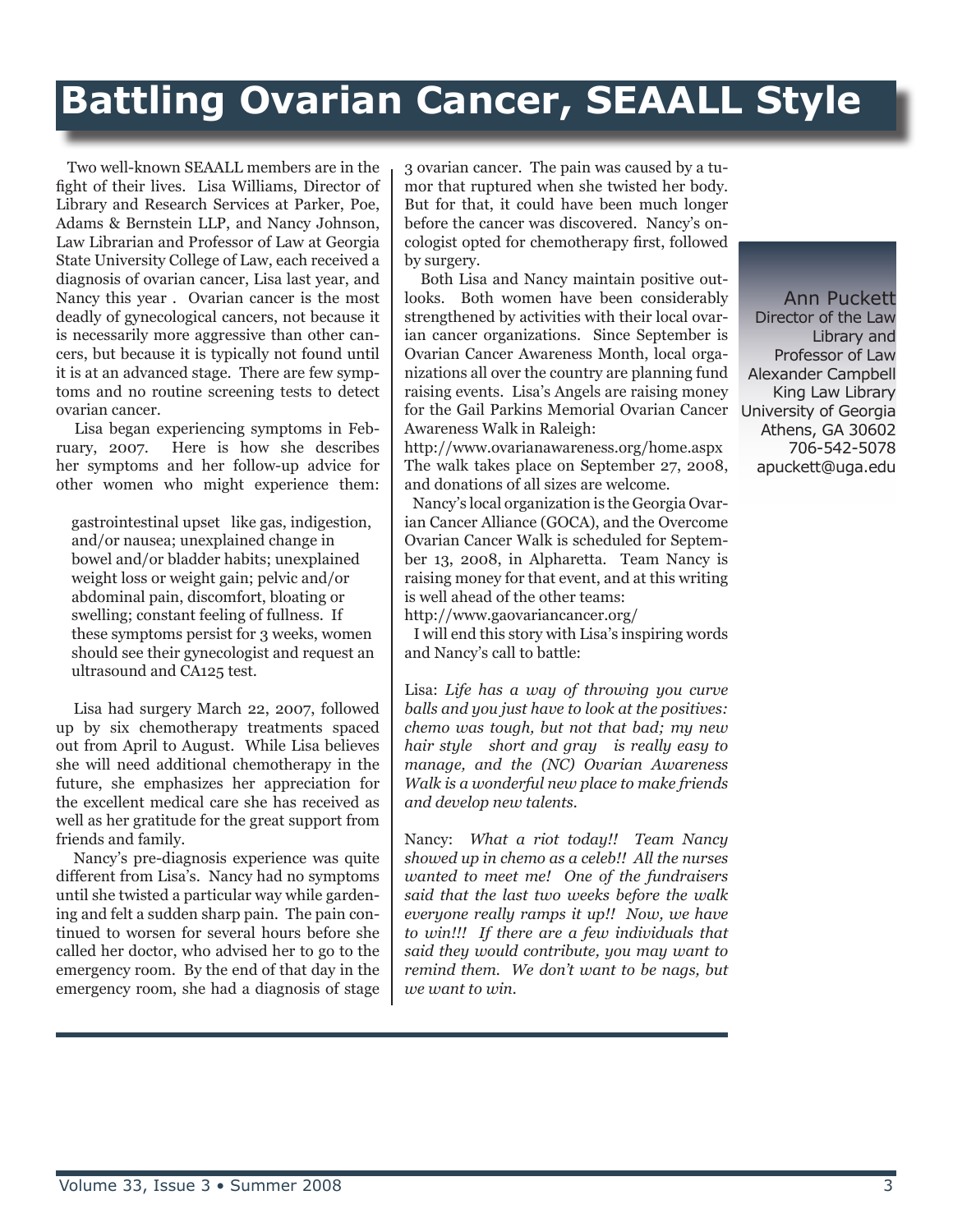## **Athens: Classically Historic**

 In our previous article the SEAALL 2009 Local Arrangements committee introduced you to Athens and presented an overview of the delights of our fair city. In this and future articles, we will focus on a particular aspect of Athens and the surrounding area. For this article historic Athens takes center stage.

University of Georgia higher education. Unfortunately, it was not un- Athens was actually founded by a committee as the site of an institution of higher learning. In 1785 the Georgia legislature endowed a "college or seminary of learning", making it America's first state chartered university. This action is recognized as the beginning of state-supported til 1801 that a group of five men were charged with finding an appropriate spot for the college. They eventually purchased 633 acres of wilderness on a hill overlooking the Oconee River. Because of the river Athens became a center for textile manufacturing. Many of the mill owners built mansions that are now a part of the historic fabric of the city and part of the delightful walking or driving tours.

> Probably to our benefit, Athens played but a minor role in the Civil War, although the town was the home of the Cook and Brother Armory, a converted textile factory. cook and Brother manufactured the famous Enfield rifle and the less successful double-barreled cannon. The cannon is on display next to the unique Beaux-

Arts style city hall. The city hall anchors one of the most unique and colorful downtowns anywhere.

 Georgia's "Classic City" has 15 neighborhoods on the National Register, including four house museums open for public tour, and its largely intact nineteenth-century townscape abuts the historic North Campus of the University of Georgia. The following websites have more information and will be useful in planning your visit to Athens: Athens-Clarke Heritage Foundation: http://www.achfonline.org Athens Welcome Center: http://www.athenswelcomecenter.com Historic Images of Athens, GA: http://www.libs.uga.edu/hargrett/selections/ athens/athens.html Historic Tours of Athens: http://www.visitathensga.com/stay\_and\_do/ classic\_city\_tours New Georgia Encyclopedia: http://www.georgiaencyclopedia.org/nge/ Article.jsp?id+h-2210 2009 SEAALL Annual Meeting website: http://www.law.uga.edu/library/seaall2009

 The September 2008 issue of Southern Living has a great article about what to do and where to dine in Athens. Hope to see you in April 2009!!

#### SEAALL Business Meeting Portland OR Monday, July 14, 2008

1. President Amy Osborne called the meeting to order at 5:30 pm.

2. Announcements: Pedro Padilla-Rosa encouraged the members to attend the International Association of Law Libraries meeting in Puerto Rico November 30-December 3.

3. The Minutes of the Annual Business Meeting in Alexandria VA, March 28, 2008 were approved.

4. Treasurer Paula Tejeda presented the Treasurer's Report, which the members approved.

5. Committee Reports

a) Community Service: Ron Wheeler reported on a rocking committee for the Athens meeting and requested ideas from the members. He plans to draft procedures for the committee.

b) Education and Publications: Elizabeth Outler delivered the report of the committee. She described the charge of the committee, the two proposals of last year's committee that were accepted (one by AALL and one by ALL-SIS), and the committee's plans for the coming year to develop non-traditional teaching and educational opportunities for SEAALL members.

c) Government Relations: The committee intends to continue its mission of legislative outreach and advocacy for information issues.

d) Membership: Chair Ed Hart invited the members to visit the SEAALL Table in the Exhibit Hall and welcomed new members.

e) Newsletter: Ryan Valentin reported that Carolyn Santanella's home had burned and that her daughter had a cyst on her pituitary. Carolyn does plan to publish the newsletter and asks members to write her.

### Sharon Bradley JD, MLS

Special Collections Librarian School of Law Athens, GA 30602 706-542-5083 bradleys@uga.edu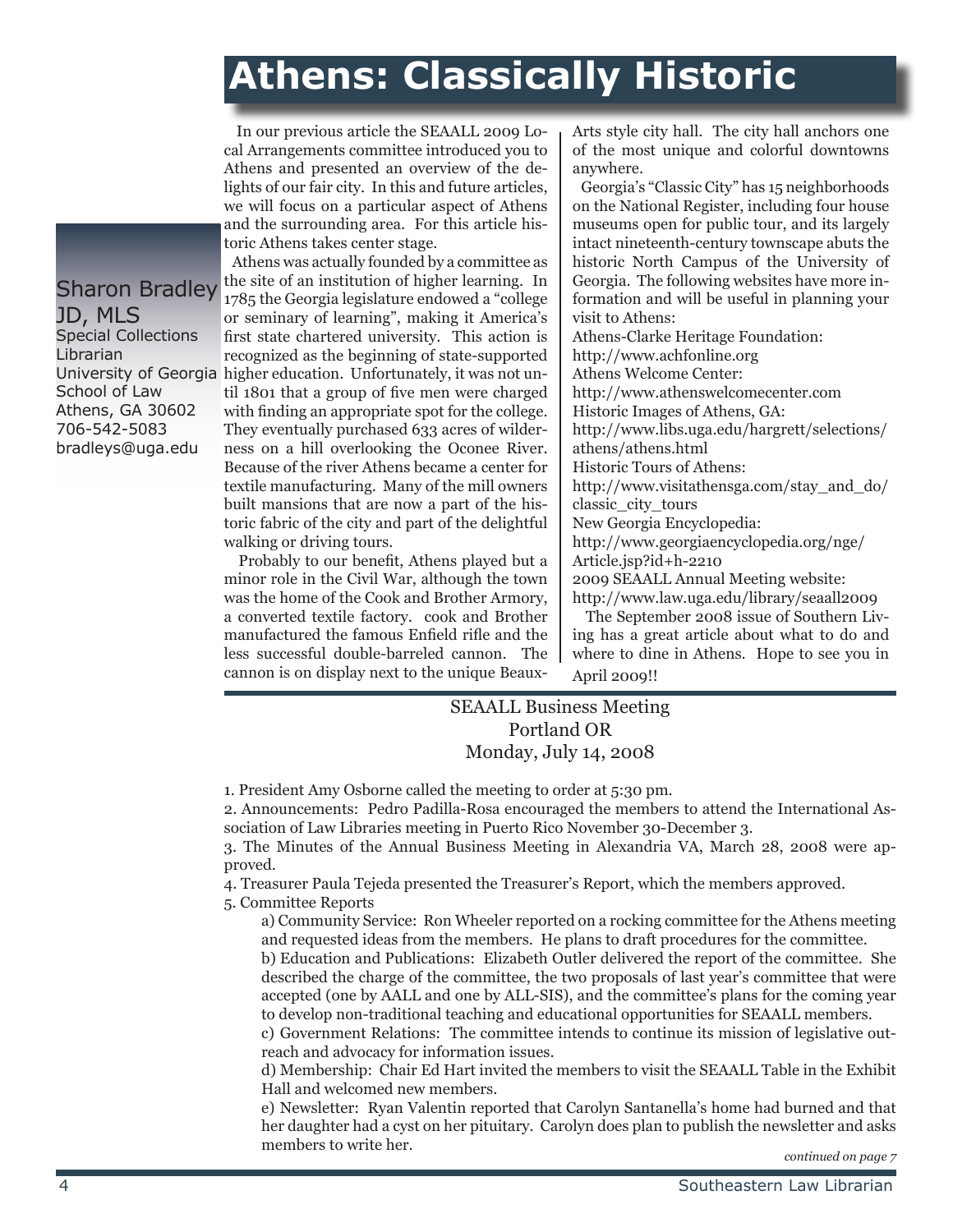## **SEAALL Scholarship Report**

 My name is Louis Rosen, and I was a recipient of one of SEAALL's generous scholarships at the end of 2007, as a library school student who already had a law degree. The scholarship helped me pay for my final two classes in the School of Library and Information Science at the University of South Florida, from which I graduated in May, 2008. I am honored to have received a year-long SEAALL membership along with the award, and hope to play a more active role and begin to have an impact in the organization.

 The SEAALL scholarship aided me in finishing my degree and having that award on my resume was a plus factor toward my new position at the Barry University School of Law in Orlando, Florida. As a law student and during the brief time I practiced law, I always felt that the profession was somehow not quite right for me. I believed that there was a professional field out there that would be a better blend of interests and talents for me. I realized that the research process was my favorite part of law, that I loved books, obsessed over organization, dreamed of using the Internet to its full potential as an information-gathering tool, yearned to answer questions and solve problems. I found the profession of law librarianship to be the most direct way to combine the best of both worlds.

 At USF, I took a wide variety of classes, making certain to take the Law Librarianship elective. That one class in particular, taught by visiting Professor Roy Balleste, Law Library Director at the University of the District of Columbia David A. Clarke School of Law, had a tremendous influence on my decision to become a law librarian. The class opened up the various options available as a law librarian as well as provided essential resources helpful for professional development, including joining the AALL. In Law Librarianship, I wrote a paper on law libraries and emerging technologies, but I tried to cover law librarianship-related topics in my other classes I took as often as possible. In Research Methods, I designed a research study for evaluating lawyer and law student preferences for print versus electronic materials, and in Public Librarianship, I wrote a paper on law library services aimed at the general public, a topic of strong personal interest.

 I also tried to gain as much practical library experience as I could over a relatively short period of time. I spent the majority of my library school experience working two part-time jobs,

both with flexible and odd hours, ideal for being a student. By day, I worked for Everlove & Associates, Inc., a St. Petersburg, Florida-based company that outsourced law librarians to private firms that did not require full-time librarians, or as support staff to firm librarians who needed extra help. While traveling between eight and ten firms a week, mostly in the Orlando area, I was able to set my own schedule and performed tasks from book ordering and billing to legal research, from shelving and shifting to copious amounts of loose-leaf filing. It was an invaluable experience for learning law library mechanics and materials very well.

 By night, I performed a second part-time job from home, a paid internship that worked perfectly with my online classes. I worked as a Virtual Reference Provider for Florida's Ask a Librarian program, run by the Tampa Bay Library Consortium in Tampa, Florida. I answered reference questions from public and academic library patrons across Florida in real-time chat sessions, which allowed me the opportunity to hone reference and customer service skills as well as strengthening my typing and multitasking skills. Whenever possible, I would direct patrons to their local libraries' databases and other online resources, and often seized "teaching moments" to demonstrate efficient web research techniques and source evaluation criteria. I was able to help patrons after their libraries' normal hours, either answering their questions or pointing them in the right direction for further assistance. Working for Ask a Librarian helped me gain confidence in my developing reference skills, but most of all, it was different every night and it was FUN. Virtual reference is one tool all types of libraries have begun to use to adapt to the ever-changing needs of patrons. I was fortunate to be able to learn and to grow in this area of library service.

 As I begin in my new Reference Librarian position at Barry University School of Law, I look back over the last two and a half years and see how much I've grown as a librarian and as a person. I received a crash course in law librarianship in the private sector, general reference experience, and a solid library science education, bolstered by SEAALL's scholarship. Now, as a member of AALL and SEAALL, I am extremely excited about continuing on as a law school librarian and making my mark in the profession as a whole.

Louis Rosen Barry University School of Law Miami, Florida 407-595-9045 louis\_rosen@ hotmail.com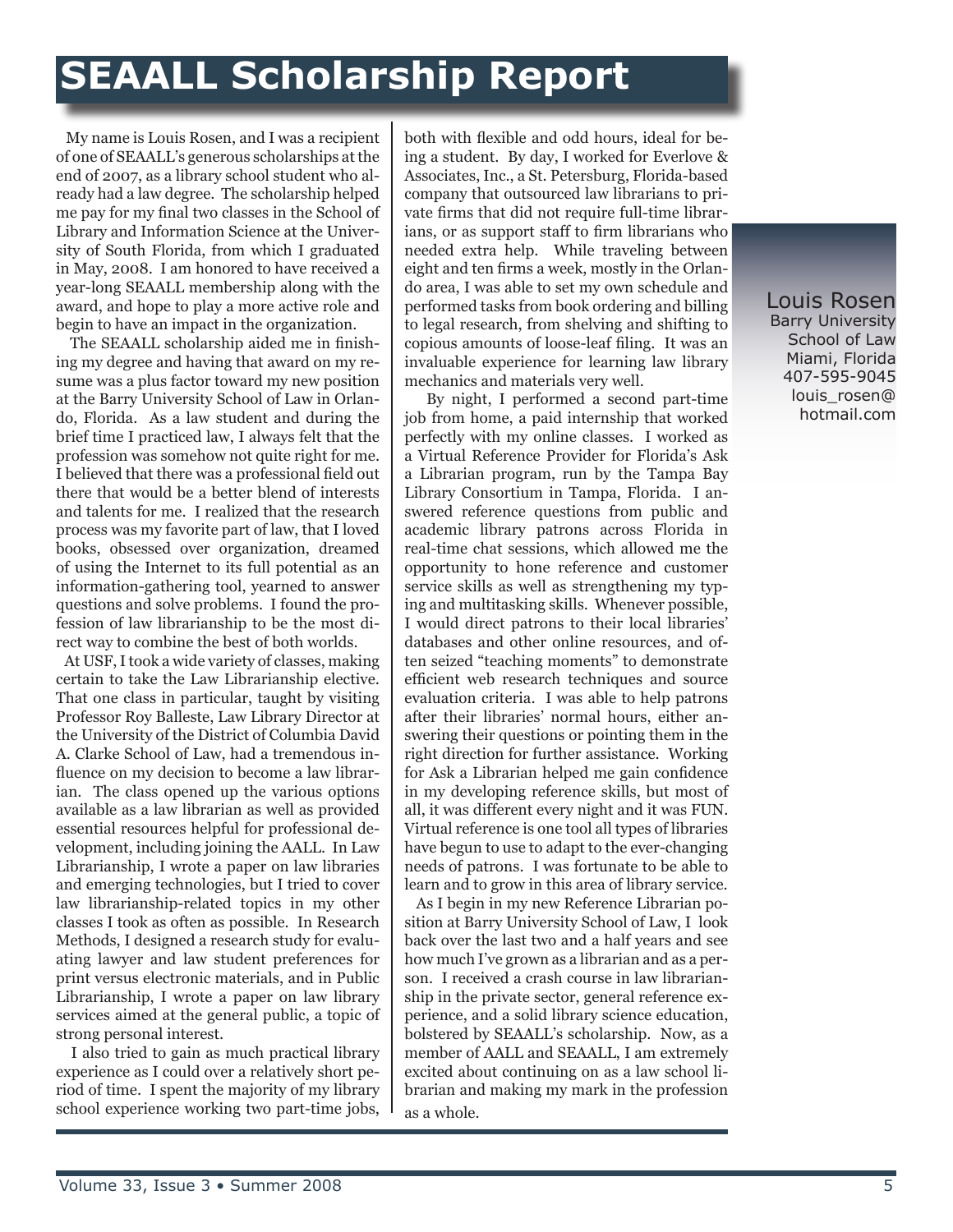### **Burnout 101**

 Gail Warren, Director of the Virginia State Law Library, coordinated this advanced level program and spoke along with her colleague Jean Holcomb, retired Director of King County Law Library. Both Gail and Jean are excellent speakers and they in no way disappointed their large audience.

Sally Wombold University of Richmond Law School Library 804-289-8226 swambold@ richmond.edu

 They began by defining burnout, which is a loss of job satisfaction and can have such symptoms as fatigue, insomnia, weight change, anger, cynicism, different behaviors, loss of selfesteem, and inability to complete tasks, to mention a few.

 They then explained why law librarians are ripe for burnout. Many law librarians have been in their positions for over ten years. Studies have shown that challenging responsibilities and opportunities are more important to law librarians than is compensation. It stands to reason that a position of long duration might have fewer challenges and opportunities than a new job would. Compassion fatigue is another reason for burnout. Law librarians encounter patrons who are trying to do their own legal research without the needed skills. Many law librarians are not authorized to practice law or to advise anyone who seeks to litigate without counsel. This can present a particularly frustrating and awkward dilemma. SEAALL librarians are probably well aware of these concerns and the many other reasons for burnout for law librarians.

 Gail and Jean did not merely explain burnout. They gave the audience a tool to evaluate the status of their libraries regarding burnout. Most importantly, they provided practical strategies to prevent, address, and intervene when necessary.

Some of these strategies include:

• Praise without clichés, meaning to tailor compliments to the personality of the person being praised

• Express expectations so that they are known

• Determine rewards, especially inexpensive and intangible ones

• Acknowledge an individual's place in the culture of the workplace and how each individual contributes

• Be a good role model to those you supervise: get adequate rest, express trust, exhibit high ethical standards, and use self-evaluation (create a form for selfevaluation if there isn't one)

• Make time for others

• Encourage peer networks (pay SEAALL dues for employees, for example!)

• Support individual thinking and reward risk

- Share credit
- Make training available
- Fit the job to the employee!

 Gail and Jean addressed manager burn-out also, with equally excellent suggestions:

> • Managers need a buffer zone between home and work—commuting can provide a time of transition

• Know your personal pressure points and address them with time-outs at lunch, adequate vacations, and whatever is needed to compensate

• Invest in happiness (I love this one!!!)

• Match your biorhythms to those of others (If you are a night person and others are morning people, meet for lunch or early in the afternoon.)

 Intervention is necessary when the burnout is severe and disrupting the workplace. These are the most necessary parts of intervention:

• Address the problem immediately

• Explain the problem and the impact it is having

• Ask for suggestions in an effort to understand what is underlying the unacceptable behavior

• Set a timeline for improvement

• Consider and/or offer a leave of absence Gail summarized the program by saying that managers need to practice what they preach. She noted that even Pollyanna had a bad day.

References provided by this program include two articles by Jean Holcomb in the Law Library Journal 98 and 99 (links below): http://www.aallnet.org/products/ pub\_llj\_v99n03/2007-39.pdf http://www.aallnet.org/products/ pub\_llj\_v98n03/2006-33.pdf

Gail also recommended:

Beverly Potter, Overcoming Burnout: How to Renew Enthusiasm for Work (Ronin Publishing, Beverly, CA, 2005)

http://www.revolutionhealth.com - a resource of the Mayo Clinic.

A final resource mentioned was:

Bob Nelson, 1001 Ways to Reward Employees (Workman Publishing: New York, 1994)

*continued on page 7*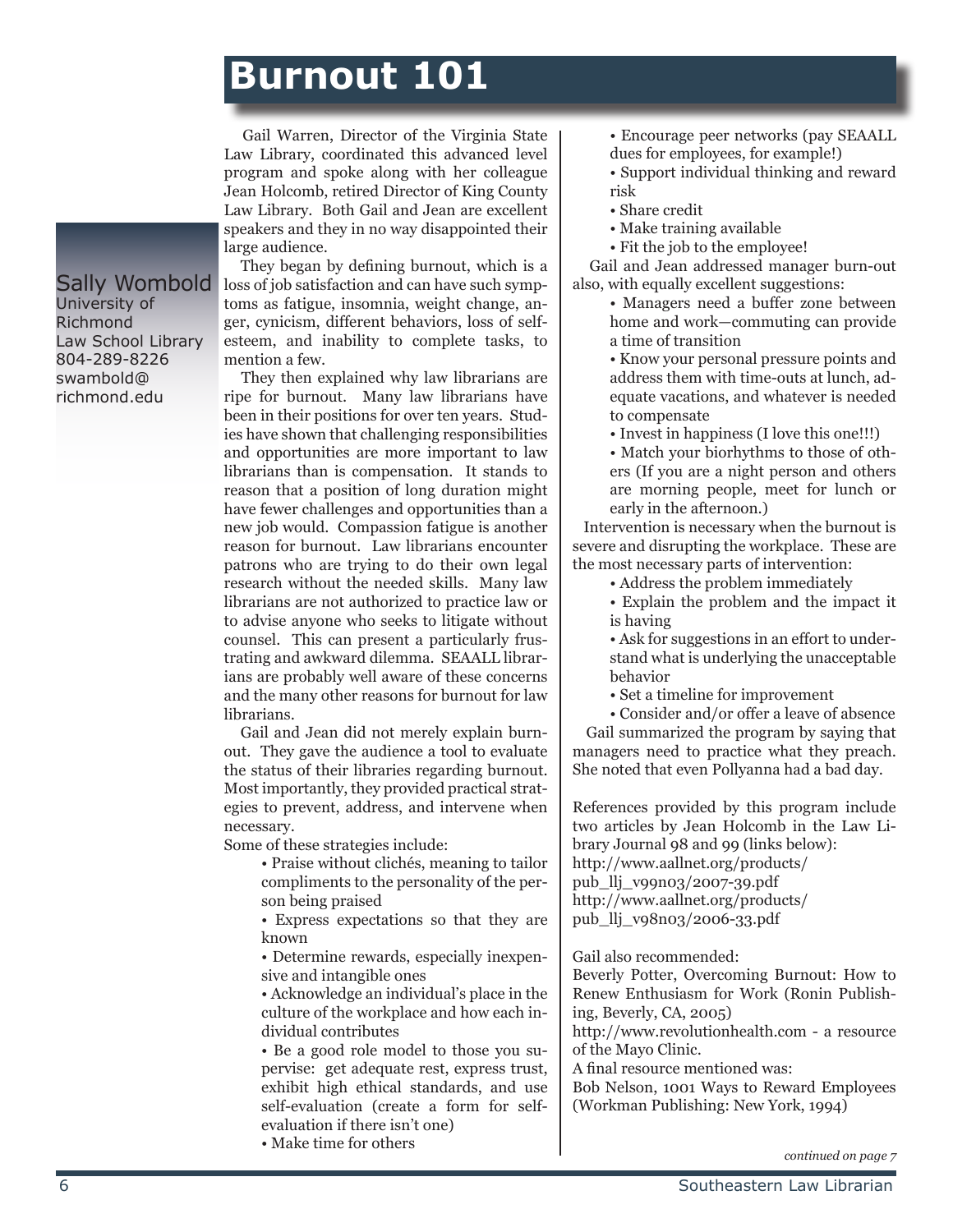## **SEAALL Briefs**

#### FLORIDA

#### *Florida Coastal School of Law*

**Colleen Martinez Skinner** has joined Florida Coastal School of Law as our newest Reference Librarian. She received her JD from our very own Florida Coastal. Colleen is excited to start her career in law librarianship while working to complete her Masters of Information Science at Florida State University.

Also new to Florida Coastal as our Head of Reference is **Jennifer Lunt**. She earned her MLS and her JD from the University of Alabama. Jennifer comes to us most recently from Michigan.

In the question and answer session that followed the program, Gail and Jean addressed the very important issue of distinguishing between burnout and very serious problems such as alcoholism, addiction and depression, to name a few. The manager needs to consult experts and not make a diagnosis on his/her own. The NORTH CAROLINA

#### *Wake Forest School of Law*

**Kate Irwin-Smiler** just started a job as Reference Librarian at Wake Forest as of August 1. Previously she was Senior Research Librarian at Western New England College School of Law (Springfield, MA). She is teaching legal research to 1Ls and also is working with Interlibrary Loans.

#### *Smith Moore Leatherwood LLP*

**Carolyn T. Santanella** announces that her firm has recently merged with Leatherwood out of Greenville SC to form Smith Moore Leatherwood LLP. She says that they are excited about the merger and look forward to working with the SC group.

work discussion addressing the problem will give information and clues. The manager must avoid judging the employee and criticizing the employee unfairly.

 This program was well worth attending and SEAALL members might consider ordering the recording of it.

f) Nominations: Georgia Chadwick's committee will begin work after the Portland meeting. g) Placement: Rob Farmer delivered the report of the committee.

h) Program: Maureen Eggert reported that her committee is seeking topics and keynote speakers. They will use forms for program proposals to be submitted after the AALL August deadline. She encouraged proposals of technical services topics and also recycling Portland programs and topics.

i) Scholarship: Katie Brown reported on behalf of Jason Sowards. The committee recently awarded a rotating annual meeting grant, funded by AALL, to Ulysses N. Jaen, Access Services Librarian at West Virginia. The committee is looking forward to awarding scholarships in the new year, including the first Kathryn Mattox Scholarship. The committee is planning to step up activities to publicize SEAALL scholarships and will be soliciting comments from former winners; comments will be used in publicity efforts.

j) Service to SEAALL: This committee will work with Ken Hirsh and Terry Long.

6. Future Meetings/Local Arrangements

a) Athens, April 16-18, 2009: The Committee distributed flyers and reported that the opening would be at the State Botanical Gardens.

b) Williamsburg, April 15-17, 2010: Jim Heller reported to the members on the plans.

#### 7. Administrative Positions

a) Archives are still at University of Richmond.

b) Database is managed by Ken Hirsh.

c) Handbook will be updated by Laurel Birch.

8. There was no Old Business.

9. New Business

a) There will be a student registration fee of \$50.00 for the Athens Annual Meeting. The Board will reevaluate this fee after the meeting.

b) Carol Billings told the members that SEAALL Rules! Amy Osborne reminded the members to vote in the AALL election and invited everyone to the SEAALL Reception right after the meeting.

10. The meeting adjourned in record time at 6:04 pm.

#### **Compiled by Karin Den Bleyker**

#### **SEAALL Business Meeting Minutes** *continued from page 4*

**Burnout 101**  *continued from page 6*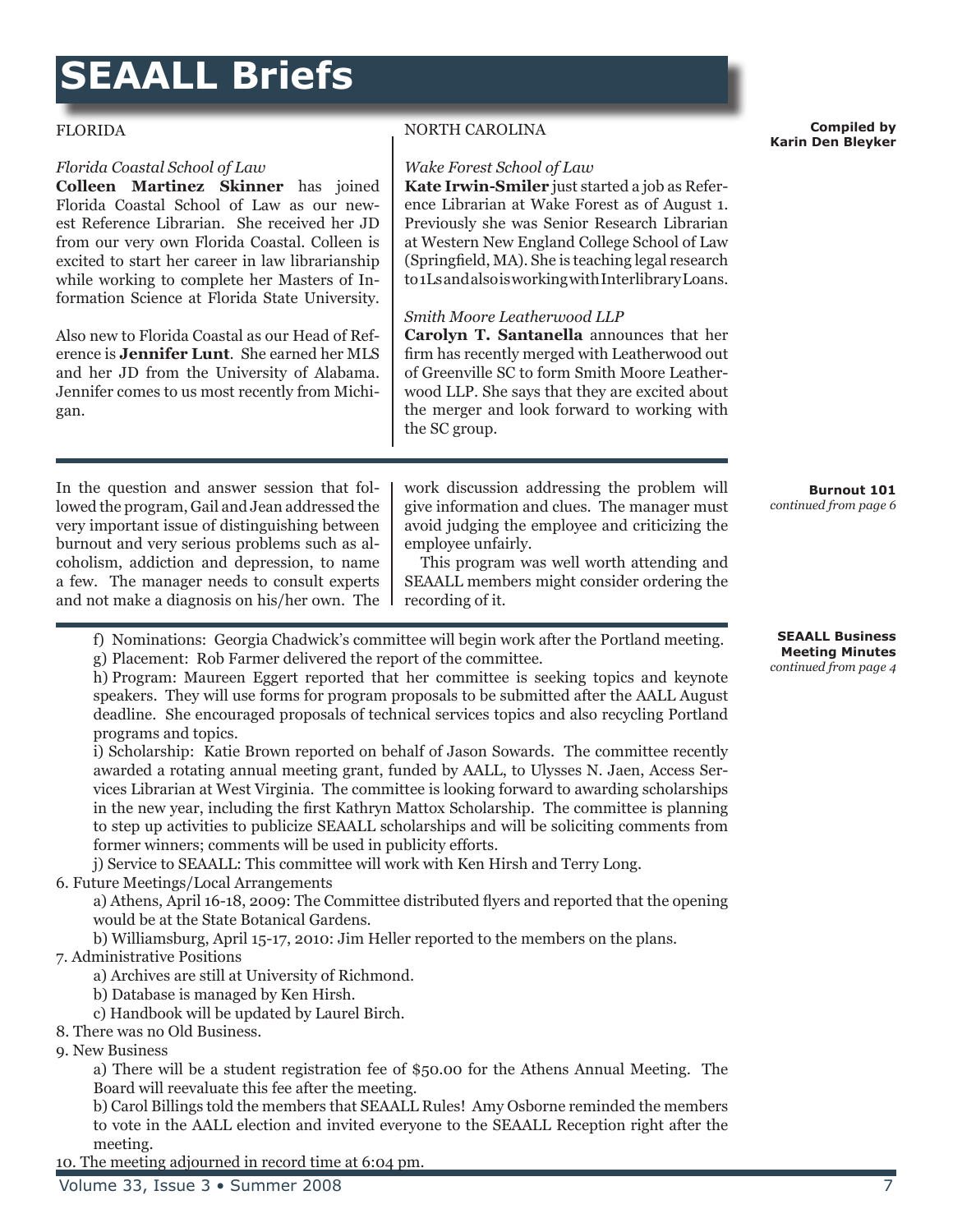### **SEAALL Committees**

#### **Articles and Bylaws**

Reviews and revises Chapter articles of incorporation as directed by the Executive Committee. Kenneth J. Hirsh, Chair, Immediate Past President (2009) Amy Osborne, President (2010) Maureen Eggert, Vice President/Presidentelect (2011)

#### **Community Service**

Identifies, promotes, and implements nonpolitical volunteer and community service activities. Ron Wheeler, Chair (2009) Pam Deemer (2009) Sarah Mauldin (2009) Jennifer McLean (2009) Olivia Weeks (2009) Marin Dell (2010) Sally Irvin (2010) Anne Burnett (2010) Joyce Janto (2010) Ismael Gullon (2010)

#### **Education and Publications**

Responsible for the development of publications for the benefit of the Chapter's members; also, responsible for developing SEAALL program proposals for the AALL annual meeting. (2 year term) Elizabeth Outler, Chair (2009) Tom Latuszek (2009) Iris M. Lee (2009) Terrance Manion (2009) Constance M. Matzen (2009) Phebe Poydras (2010) Lillian Weeks (2010) James Donovan (2010) Adeen Postar (2010)

#### **Government Relations**

Monitors legislative, regulatory and judicial developments that affect SEAALL, the practice of law librarianship or the creation and dissemination of information for the states in the southeast region of the U.S. This committee keeps the membership informed by print and electronic means. (2 year term) Dionne M. Dockendorf, (2009) - Virginia Sharon Bradley (2009) – Georgia Pam Brannon (2010) - Georgia Kevin Butterfield (2010) - Virginia Melane Sims (2010) - Louisiana Marilyn Estes (2010) – D.C. Dee Dee Bradsher - Alabama(2010)

Tom Heard - Kentucky Christine L. Sellers - South Carolina Jim Kelly - Tennessee Janet Camillo - Maryland

#### **Local Arrangements: Athens, 2009**

Ann Puckett, Chair (2009) Deb Baker Sharon Bradley Anne Burnett Maureen Cahill James Donovan Suzanne Graham Wendy Moore Cheryl Solomon Carol Watson Pam Brannon Quin Cui Trina Holloway Nancy Johnson Terrance Manion Michael Tillman-Davis Ron Wheeler Suzanne Cassidy Denise Gibson Ismael Gullon Williamsburg, 2010 Jim Heller, Chair (2010)

#### **Membership**

Promotes chapter membership and vitality within the region, maintains and distributes a biannual membership directory and coordinates activities for new members, retiring members and the organization. (2 year term) Edward T. Hart, Chair (2009) - Florida Margaret L. ztiansen (2009) - Virginia Penny Gibson (2009) – Alabama Rebekah Maxwell (2009) – South Carolina Dee Wood (2009) – Kentucky Cathy Wagar (2010) - Louisiana Reba Best (2010) - Tennessee

#### **Newsletter and Public Relations**

Responsible for the publication of the "Southeastern Law Librarian" four times a year. (2 year term) Carolyn T. Santanella, Chair (2010) Chris G. Hudson (2009) Justine Roach (2009) Ryan Valentin (2010) Elizabeth Farrell (2010) Jessica de Perio Wittman (2010)